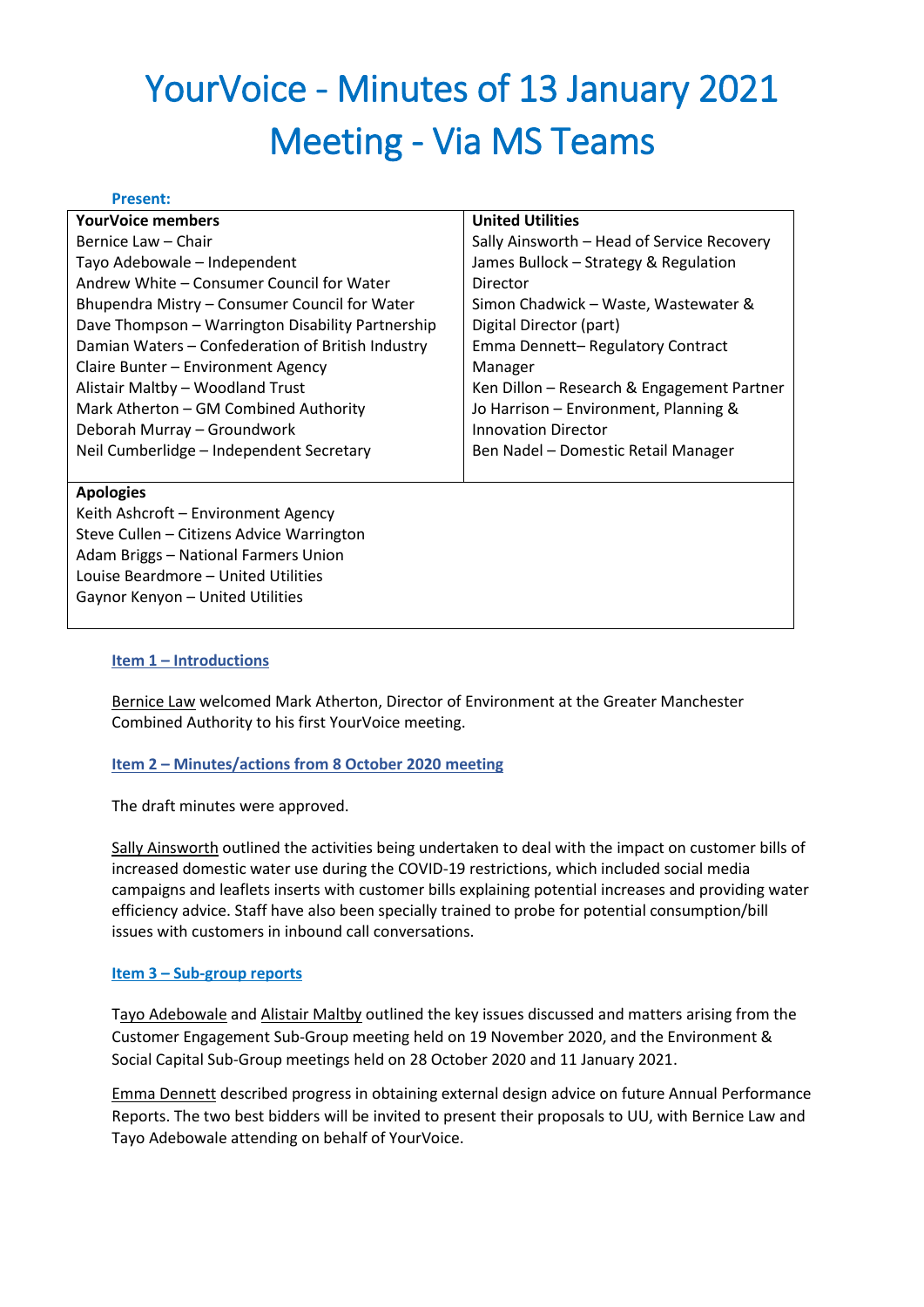#### **Item 4 – PR19/PR24 updates**

## **a. CMA**

James Bullock explained that the CMA had extended its deadline for issuing the final decision on water company appeals to end-March, and in the meantime had published discussion papers on the cost of capital and capital expenditure issues. Damian Waters indicated that he was in touch with the CMA on regional issues and will feedback any relevant information.

## **b. Ofwat consultation**

Ben Nadel described the key issues addressed in the Ofwat consultation paper on reflecting customer preferences in future price reviews, including concerns about the independence of Customer Challenge Groups (CCGs). It included proposals for six objectives to guide future customer engagement, along with three ideas covering: collaborative nationwide research on common performance indicators; issuing more versus less prescriptive guidance about the role of CCGs; and using a wider range of techniques to capture customer views. Responses to the consultation paper are required by 29 January 2021.

The following points were raised in discussion:

- The value in developing ways of engaging with the full breadth of customer interests (including harder to reach groups) through social media and other mechanisms, whilst also recognising that customer interests go beyond simply saving money on bills to cover wider societal benefits.
- The possibility of UU linking in with the network of diversity groups established by local authorities as a means of ensuring full geographical coverage across the region.
- The Ofwat paper appeared to focus on perceived poor performance of CCGs, with little emphasis on identifying good practice and positive impacts during the PR19 process.
- The PR19 'lessons learned' review carried out by YourVoice last year might provide a useful starting point in developing a response to the Ofwat consultation.
- The need to be clear about which areas of research can be undertaken nationally and those that are better undertaken by individual water companies, whilst also recognising that customers are less interested in providing views on Outcome Delivery Incentives (ODIs) and other complex matters.

## *Action: Neil Cumberlidge to convene a Writing Group comprising Bernice Law, Alistair Maltby and Tayo Adebowale to prepare a YourVoice response to the Ofwat consultation.*

## **Item 5 – Quarterly Performance Reporting**

Sally Ainsworth outlined the impact of behavioural changes during COVID-19 lockdown on performance against the Per Capita Consumption target and described progress in rolling out the new water efficiency strategy. An enhanced metering programme was being developed based on installing 'shadow meters' externally to properties, with customers given the option of whether to receive metered bills backed by the 'lowest bill guarantee'.

The following points were raised in discussion:

- The possibility that the water consumption changes seen during COVID-19 might be maintained over the longer term.
- The importance of clear communications between the existing metering campaign and the new shadow metering programme, including the availability of the lowest bill guarantee in both cases.